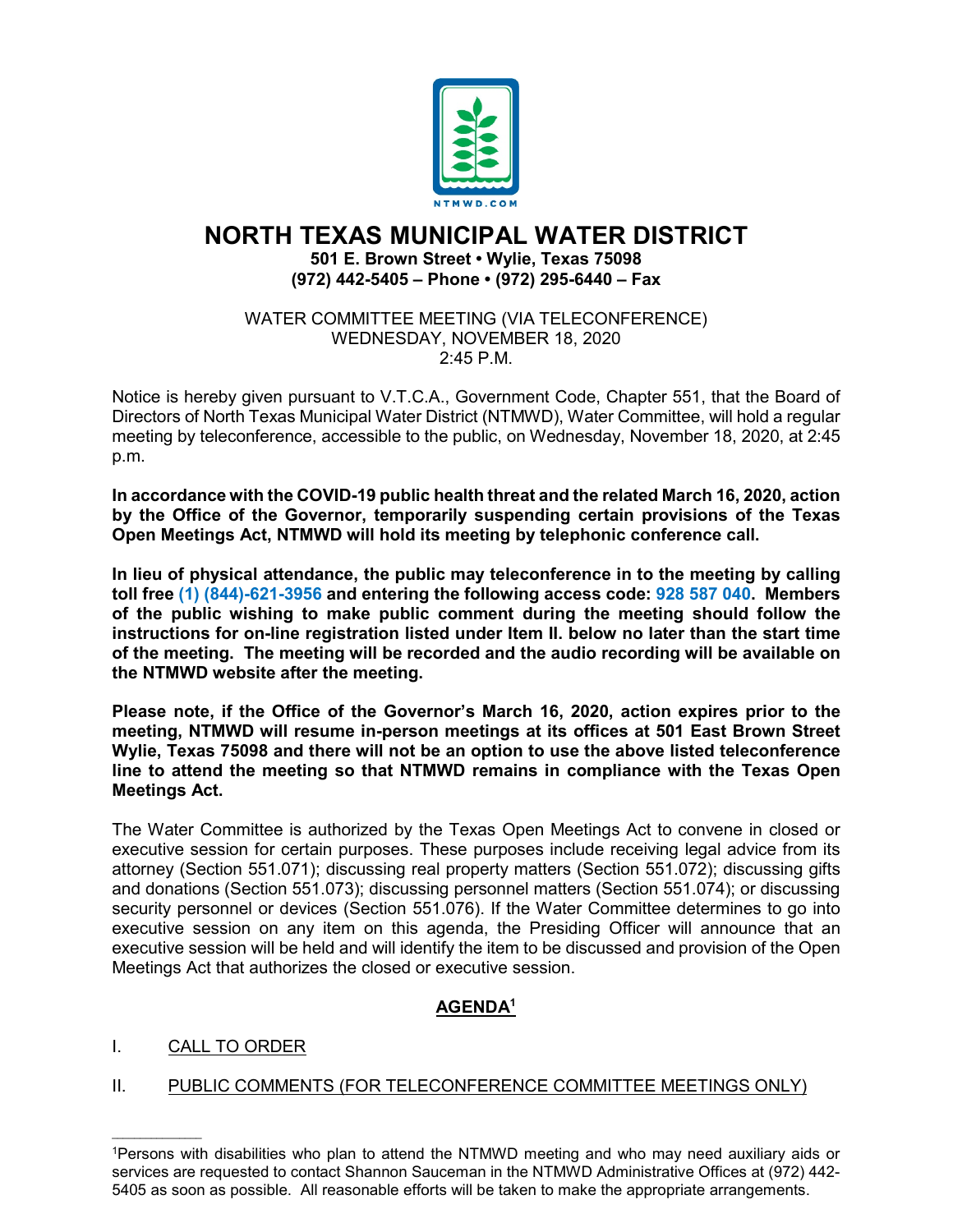INSTRUCTIONS FOR PUBLIC COMMENT ON-LINE REGISTRATION: Prior to the start of the Water Committee meeting, members of the public wishing to provide public comment must submit via email to [PublicRelations.Info@ntmwd.com](mailto:PublicRelations.Info@ntmwd.com) their first and last name, organization, comment topic, mailing address and email address. During the public comment portion of the meeting, speakers will be recognized by name and asked to provide their comments. The time limit is five (5) minutes per speaker, not to exceed a total of thirty (30) minutes for all speakers. The Committee may not discuss these items, but may respond with factual or policy information. Public comment is provided for committee meetings held by teleconference during the COVID-19 health threat to confirm the opportunity for two-way communication with the public during the meeting.

#### III. OPENING REMARKS

- A. Chairman/Interim Executive Director/Committee Champion Status Report concerning legislation and regulatory matters, budgets, current projects and ongoing programs of the District including the Regional Water System, Watershed Protection, and Water Conservation
- IV. ACTION ITEMS
	- A. Consider approval of Water Committee meeting minutes October 21, 2020
	- B. **Authorize additional program management services for Bois d'Arc Lake Program Management project – Administrative Memorandum No. 5647**
		- Consider recommendation on authorizing additional program management services to the existing Program Management Services Agreement with Freese and Nichols, Inc., in the amount of \$4,184,775, on Project No. 101-0374-14, Bois d'Arc Lake Program Management
	- C. **Authorize additional engineering services for construction management for Bois d'Arc Lake Construction Management Services program – Administrative Memorandum No. 5648**
		- Consider recommendation on authorizing additional engineering services for construction management with Freese and Nichols, Inc., in the amount of \$1,486,965 for Bois d'Arc Lake Construction Management Services, Project Nos. 101-0344-13, 101-0358-14, 101-0366-14, 101-0383-15, 101-0384-15, 101-0424-16, 101-0425-16, 101-0428-16, 101-0435-16, 101-0436-16
	- D. **Authorize additional inspection services for Bois d'Arc Lake Inspection Services program – Administrative Memorandum No. 5649**
		- Consider recommendation on authorizing additional inspection services with Freese and Nichols, in the amount of \$1,969,541 for Bois d'Arc Lake Inspection Services, Project Nos. 101-0344-13, 101-0358-14, 101-0366-14, 101-0383-15, 101-0384-15, 101-0424-16, 101-0425-16, 101-0428-16, 101-0435-16, 101- 0436-16
	- E. **Authorize execution of Amendment No. 1 to Construction Manager At-Risk Agreement for Wylie Water Treatment Plant IV Filter Complex Wall Repairs project – Administrative Memorandum No. 5650**
		- Consider recommendation on authorizing the Interim Executive Director to execute Amendment No. 1 to the Construction Manager At-Risk Agreement with Felix Construction Company in the amount of \$744,495.84 for Construction, Early Work Package No. 1, on Project No. 101-0422-16, Wylie Water Treatment Plant IV Filter Complex Wall Repairs